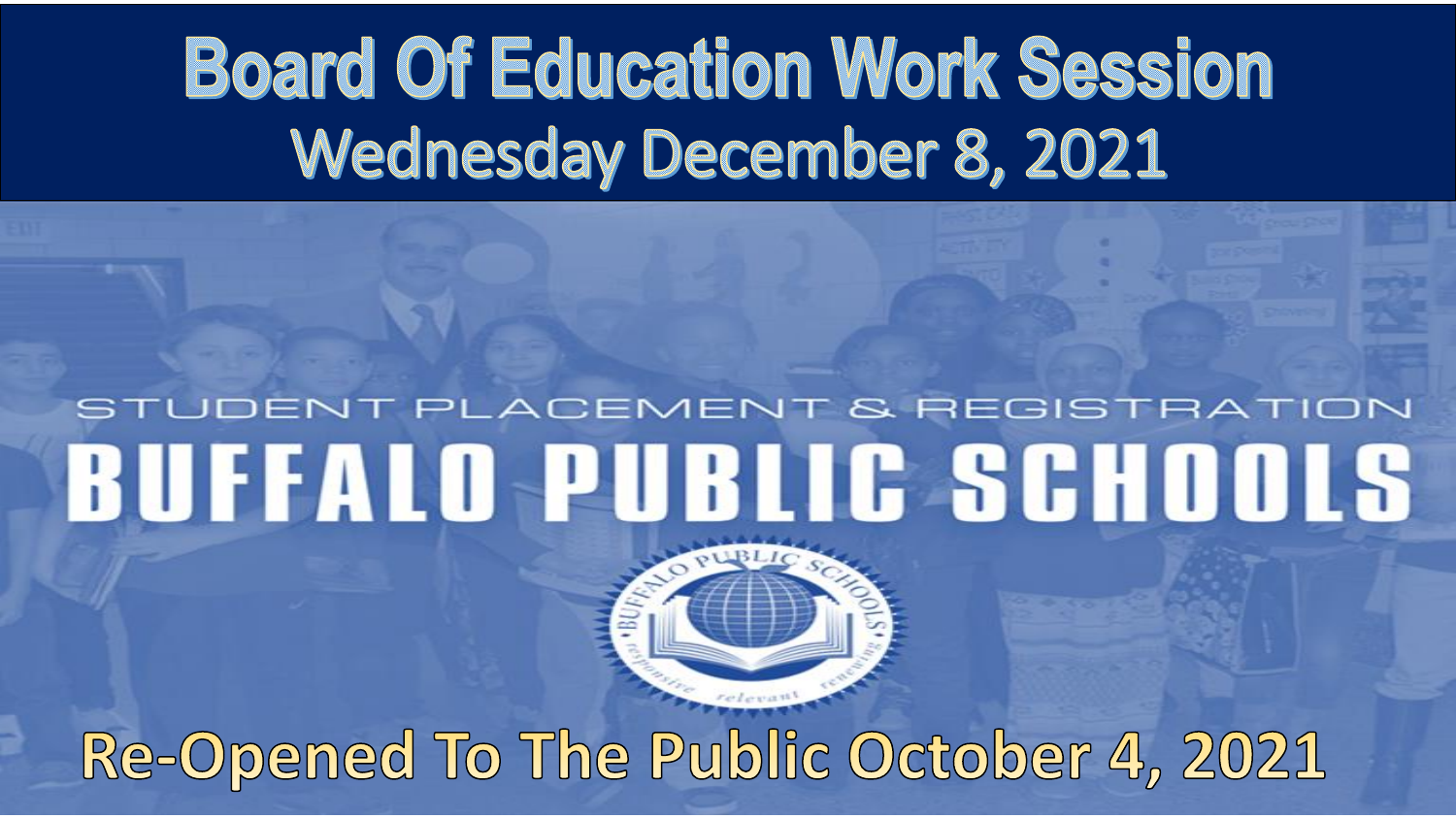

#### PURPOSE OF CENTRAL REGISTRATION

The Central Registration Center (CRC) was founded in 2008 at School #12. The purpose of CRC is to provide **all** parents/caregivers the opportunity to have their child(ren) registered and enrolled into a Buffalo Public School of their choice (when at all possible), as efficiently and quickly as possible.

In an average year, over 8,000 new or returning families avail themselves to the services provided at Central Registration Center, thus far **this year (2021- 2022) CRC has already registered over 5,449** new and returning families. Services located at CRC include:

- Student Placement & Registration
- McKinney-Vento
- Cultural Resource Assistants
- Language Assessment Center
- Transfers
- Special Education: Placement & Agency
- Nursing

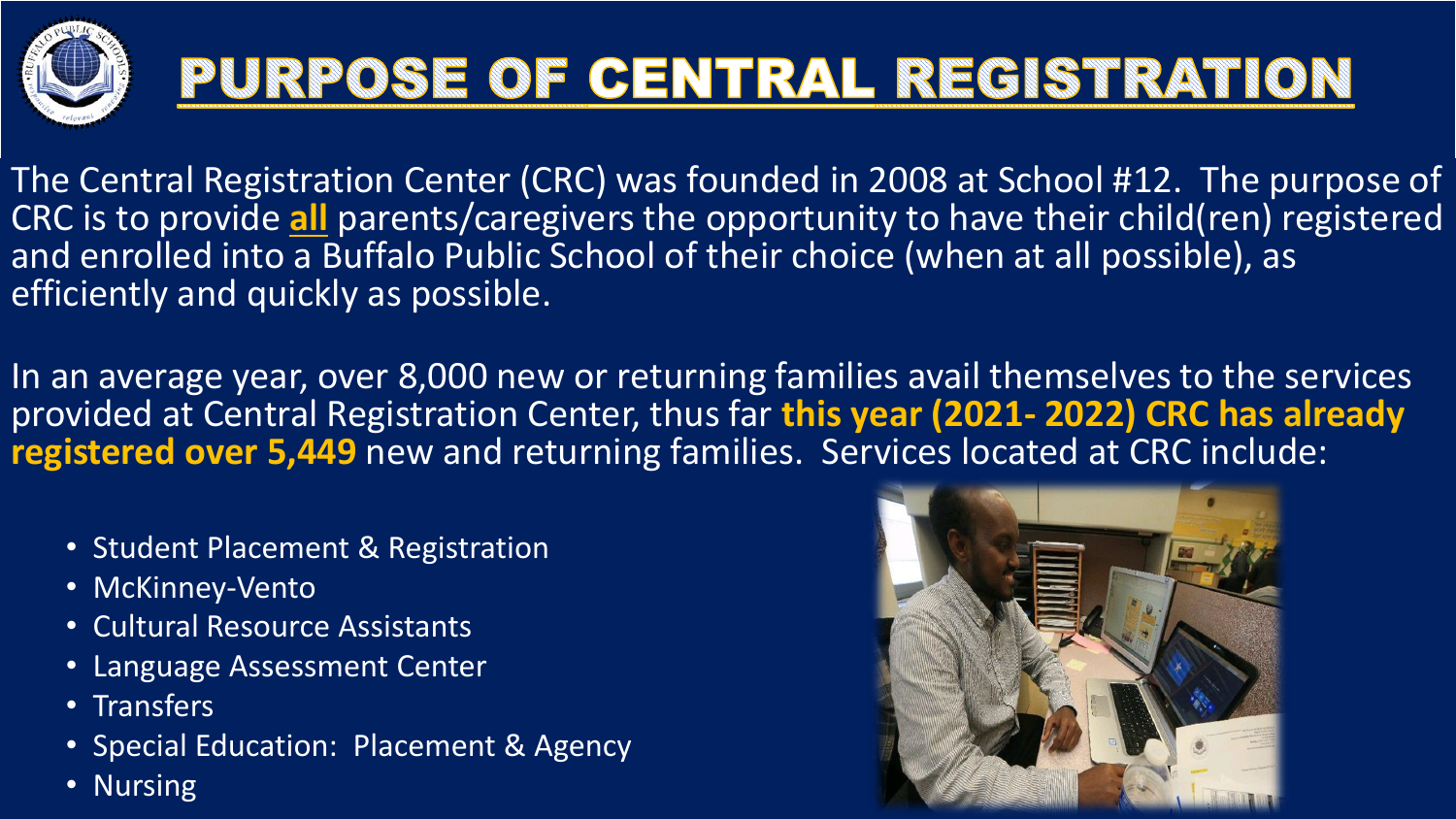# $\bigcup$  The Application Process For 2022 - 2023

*Applications Will Be Live By C.O.B. Friday 12/10/21 Deadline To Submit On-Time Applications: FRIDAY FEBRUARY 11, 2022 Notification To Families On 2022- 2023 School Assignments: Mid- April 2022* 

- Elementary
	- Digital and Paper Submissions
		- Documents will need to be uploaded if digital/ and attached to the application if submitted by paper
- High School
	- Paper Submission ~ONLY THIS YEAR~
		- Various stakeholders including teachers, counselors, principals, and parents/ caregivers must be able to access the application to input data and sign
		- Multiple documents may need to be uploaded to support the application
		- CRC collaborated with the Office of Guidance and Counseling, Career and Technical Education, and High School Associates of School Leadership to host a week-long virtual High School Showcase Event
		- Counselors are actively working with students and families to collect data for the application
		- Counselors and parents will be able to bring applications in CRC for processing, if needed the office will use the outside lock box to collect applications and documents similar to last year when the office was closed.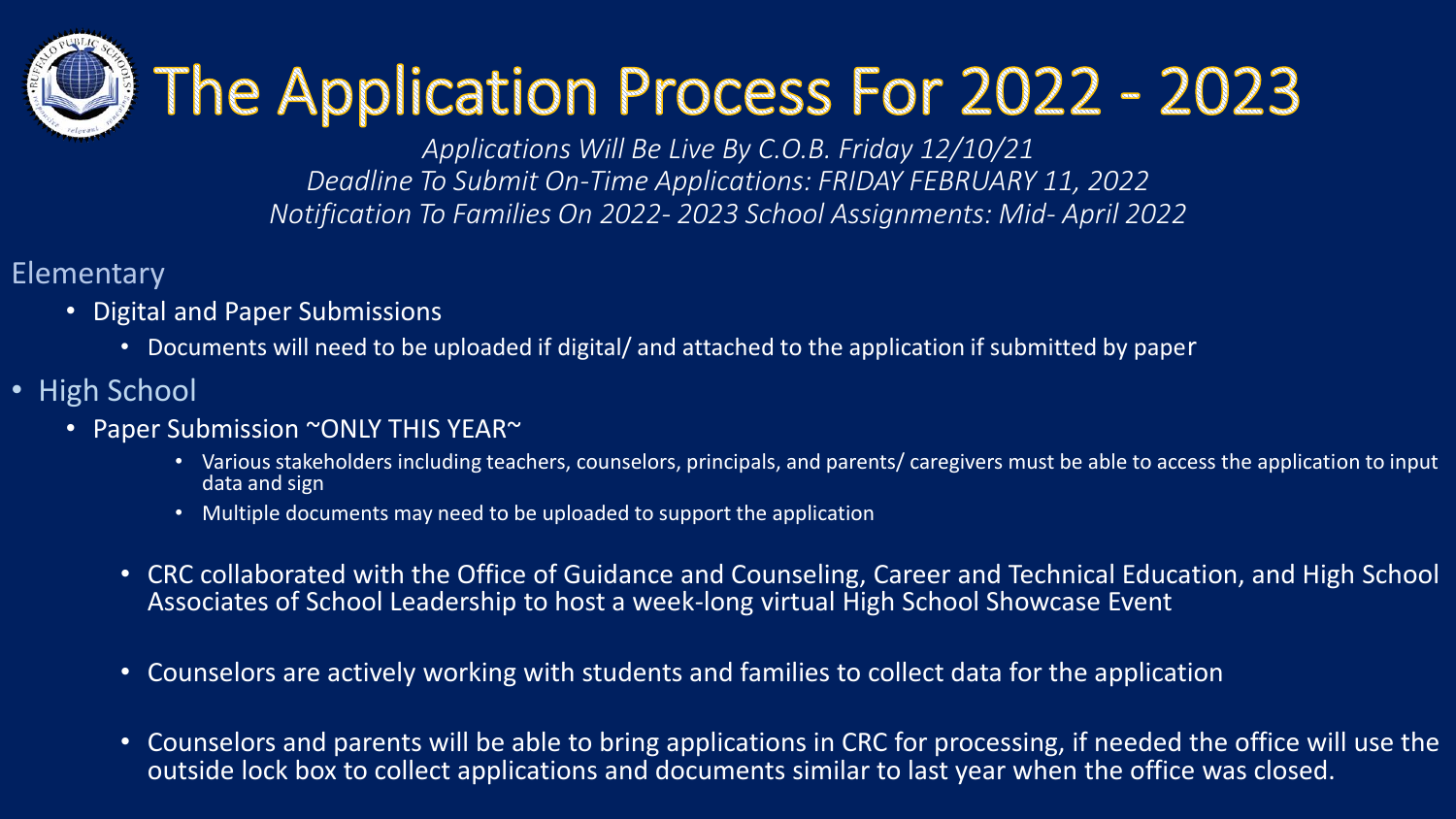

#### **Criteria Based Testing Dates (Tentative)**

| School(s):                                               | <b>Test Date(s):</b>                                               | Location(s):                                                    |         | <b>Criteria:</b>                                                                     |
|----------------------------------------------------------|--------------------------------------------------------------------|-----------------------------------------------------------------|---------|--------------------------------------------------------------------------------------|
| <b>Buffalo Academy For Visual</b><br>and Performing Arts | Auditioning will take place<br>from $11/1/21 - 2/1/22$             | <b>Buffalo Academy For Visual</b><br>and Performing Arts School | $\circ$ | Audition, Grades,<br>Attendance,<br>Recommendation Letters,<br><b>Teacher Evals.</b> |
| Hutchinson-Technical High<br>School                      | Entrance Testing 11/4, 5, 17<br>& 18<br>Make- Up Dates: 1/6, 8, 15 | <b>Hutchinson-Technical H.S.</b>                                | $\circ$ | Test, Grades, and Teacher<br><b>Evaluation on Application</b>                        |
| <b>City Honors and Olmsted</b><br>#156                   | Saturdays: 1/8, 22, 29 and<br>2/5<br>Make- Up Date 2/12            | <b>Fredrick Law Olmsted #156</b>                                | $\circ$ | Test, Grades, and<br>Attendance                                                      |
| <b>Middle Early College</b>                              | Student Interviews will be<br>after $2/11/22$                      | <b>Middle Early College</b>                                     |         | $\circ$ Grades, Attendance, and<br>Interview,<br><b>Recommendation Form</b>          |
| Leonardo da Vinci HS                                     | N/A                                                                | N/A                                                             | $\circ$ | <b>Teacher Evaluation, Grades,</b><br>Attendance                                     |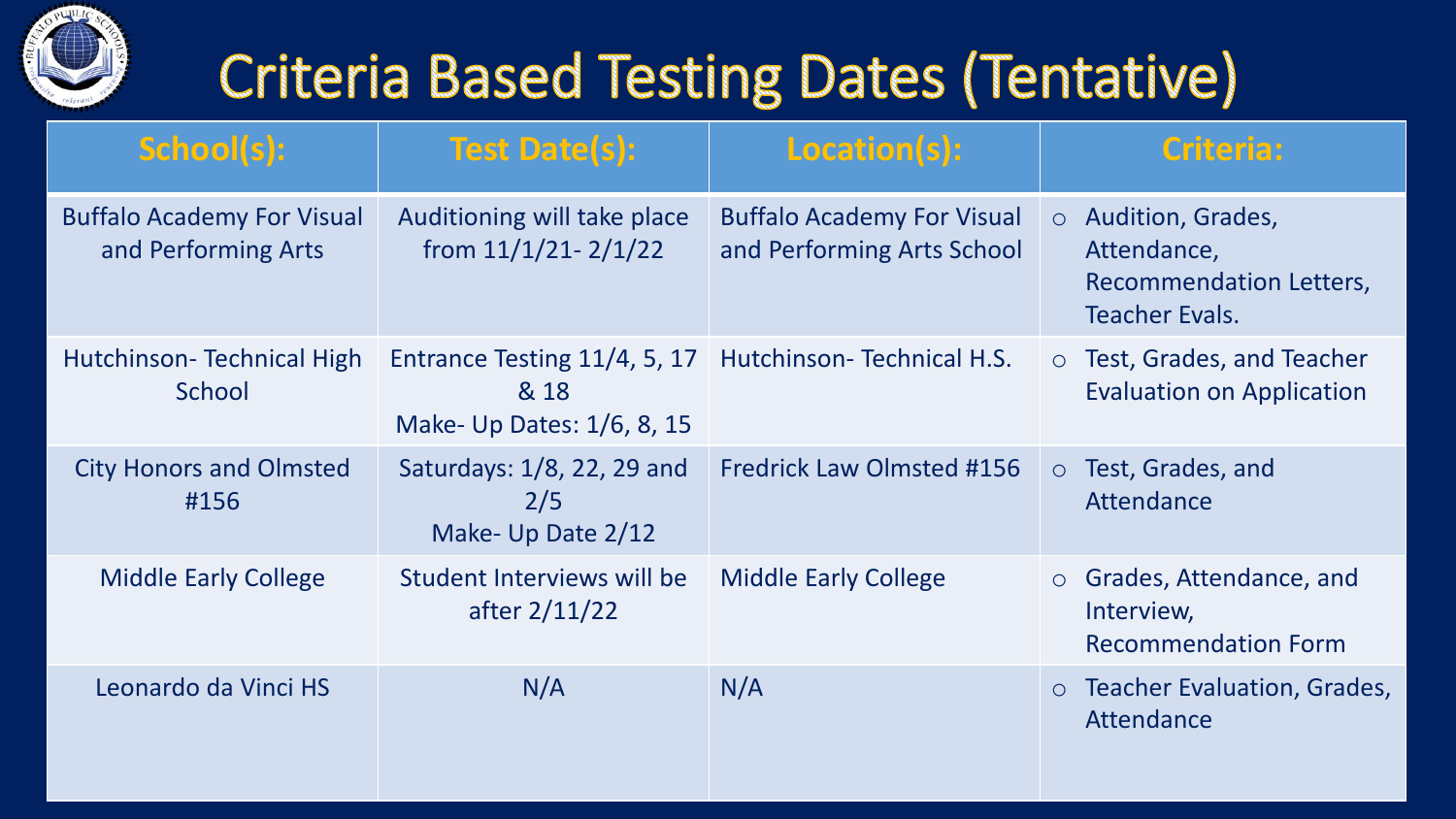

#### Data - Student Registration

An increase of 16% more students were registered over a 6 month period, over the entire 2020- 21 SY! Between June 2021- Dec. 6, 2021 = 5,449 Were Registered Compared to 4,543 Registered For The 2020- 2021 SY

- First Time Attending (3Y- Grade 12)= 2,492
- Public in New York State= 626
- Out of State= 525
- Charter School= 509
- Registered into UPK Programs= 375
- BOCES= 227
- UPS/ Head Start=198
- Out of Country= 147
- Non- Public in NYS= 118
- Students Registered to Agencies (Special Ed.)= 96
- Students Registered to CCI= 85
- Parent Taught= 41
- Detention Facility= 9
- Dropout/Returning= 1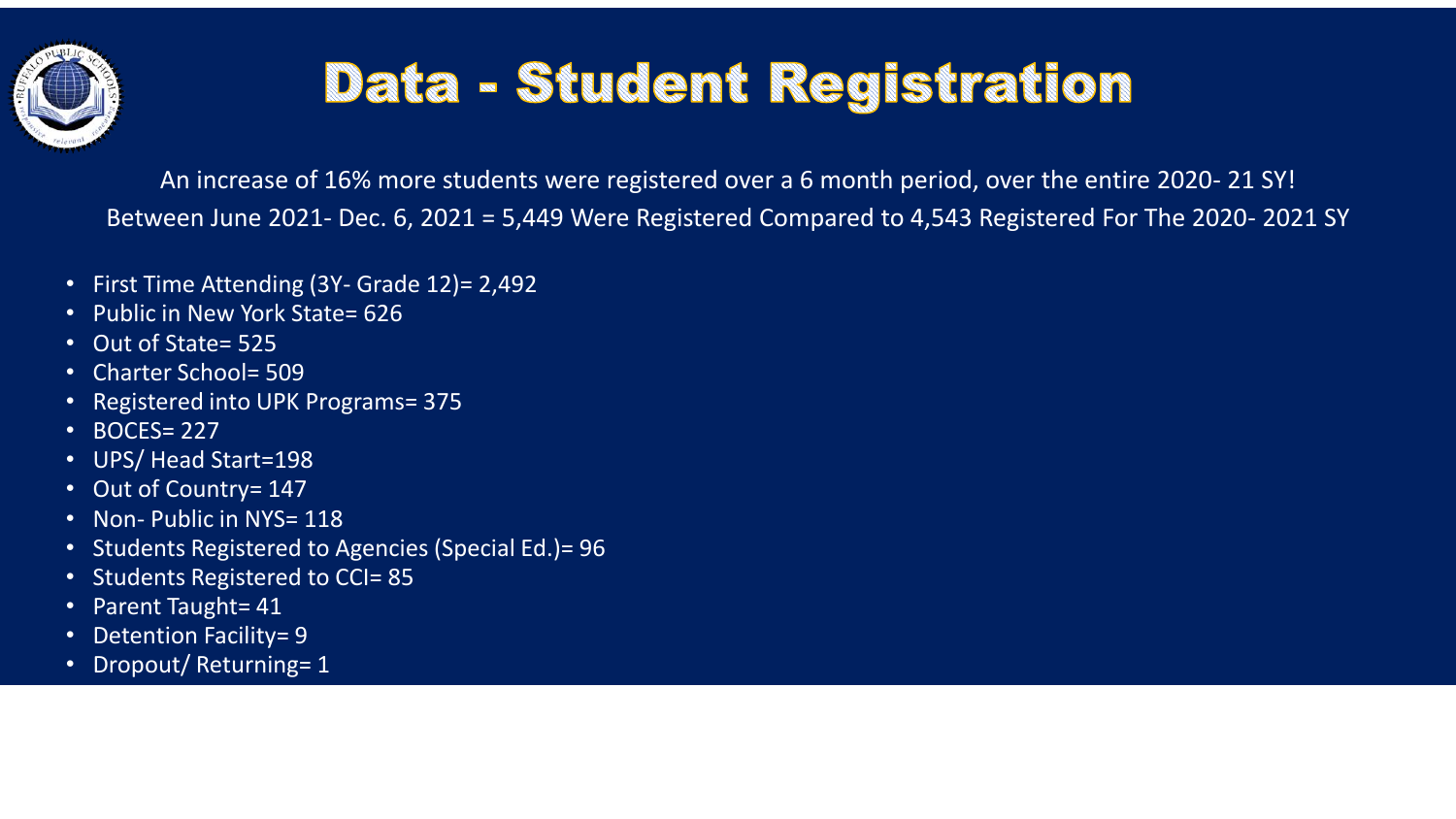

# <u>Opportunities For Improvement</u>

Systems and Infrastructure Game Changers For Student Outcomes:



- o Staff would benefit from continued access to **training** in the areas of customer service excellence, CLRI, and school programming and support to ensure that strategies learned from trainings are implemented.
- o There is a need to build technological **capacity** that would intermingle the three technology systems (VersaTran, IC, and Magnet) currently used into one system that would allow families to: (1) access a single easy to use application and to (2) allow that application and documents to go into a data base, (3) support the staff running electronic lotteries, (4) monitor proximity and siblings, and to then  $(5)$  share an assignment letter.
- o Increased **marketing** methodologies on school offerings and criteria and placement updates would help parents to make more informed choices.
- o Continued work in ensuring that **equity** in assignments happen for all students, in a timely frame which will allow parents to make the best school choices for their children as possible.